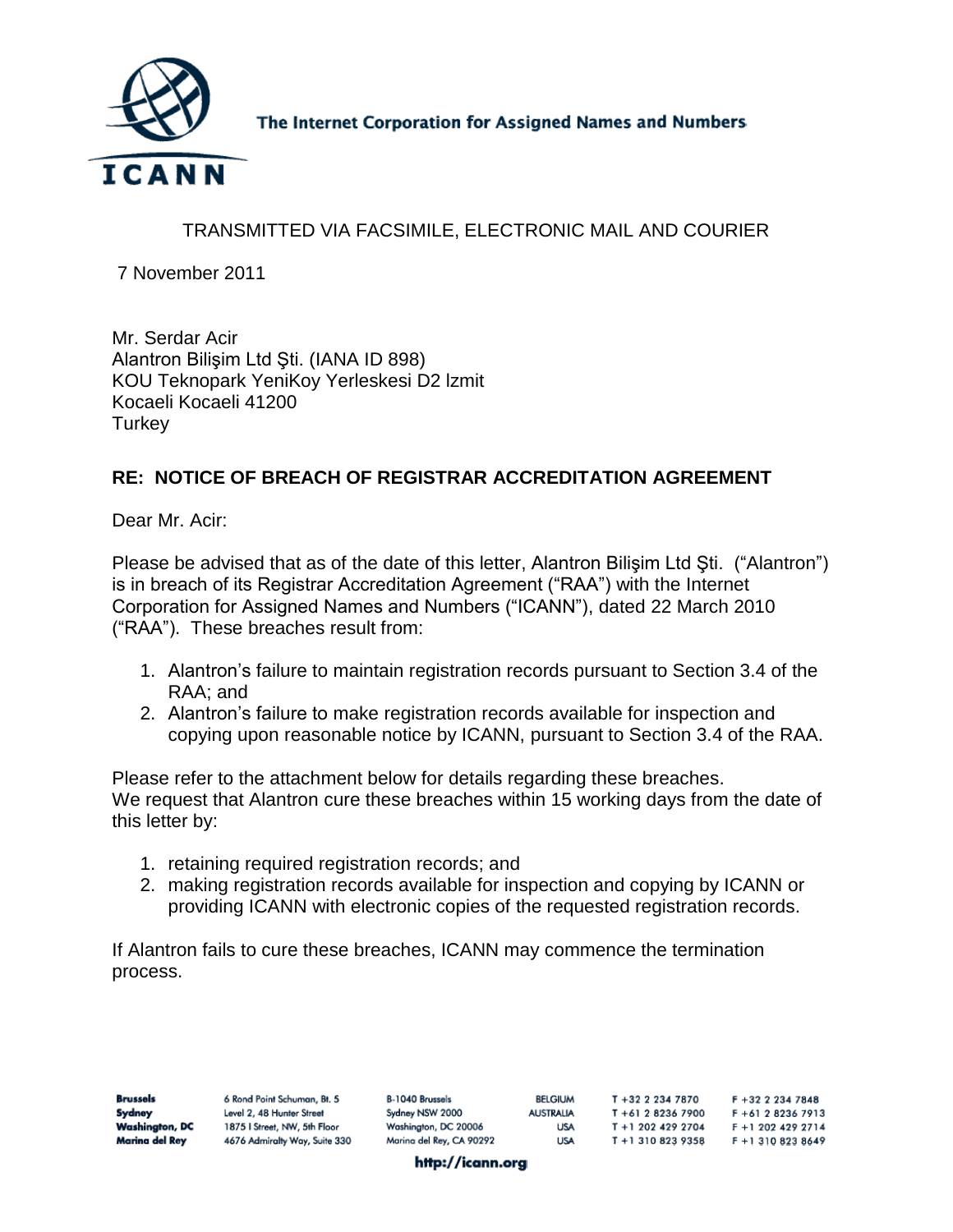

Mr. Serdar Acir – Notice of Breach Alantron Bilişim Ltd Şti. Page 2 of 6

If you have questions or require assistance, please contact me at [stacy.burnette@icann.org.](mailto:stacy.burnette@icann.org)

Sincerely,

lacy Burnett

Stacy Burnette **Director** Contractual Compliance

## **ATTACHMENT**

1. Failure to Retain Registered Name Holder and Registration Data and Failure to Make Such Data Available for Inspection and Copying

Section 3.4 of the RAA requires registrars to maintain registered name holder and registration data and make those records available for inspection and copying upon reasonable notice by ICANN. On 12 October 2011, ICANN requested that Alantron make registration records available to ICANN concerning a specific domain name, as ICANN received a complaint that there was no Whois output available for the domain name. Although numerous requests were made by ICANN to make the registration records available for inspection and copying, as of the date of this letter, Alantron has not made any arrangements to comply with ICANN's request.

Notices requesting Alantron make registration records available for inspection and copying were transmitted to Alantron on 12 October 2011, 20 October 2011, 27 October 2011 and 2 November 2011.

Because Alantron failed to cooperate concerning ICANN's request for registration records, ICANN can only conclude that Alantron failed to maintain registration records as required by Section 3.4.2 of the RAA. Alantron's failure to make arrangements to make the requested registration records available for inspection and copying by ICANN is a separate breach of Section 3.4.3 of the RAA.

2. Other Concerns Regarding Alantron's Failure to Provide Public Access to Data on Registered Names

Section 3.3 of the RAA requires Alantron to provide an interactive web page and a port 43 Whois service providing free public query-based access to up-to date (i.e., updated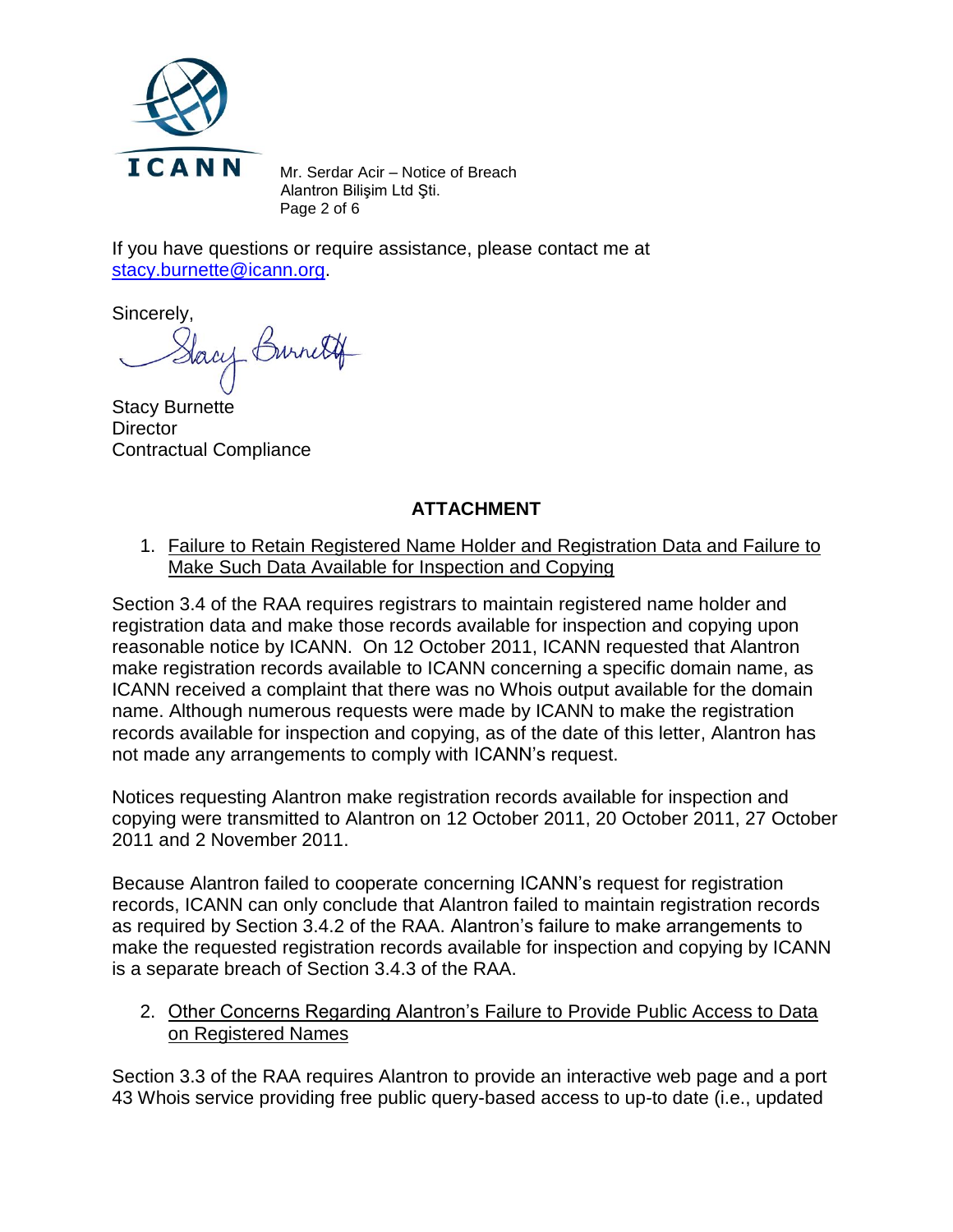

Mr. Serdar Acir – Notice of Breach Alantron Bilişim Ltd Şti. Page 3 of 6

at least daily) data concerning all active registered names sponsored by Alantron for each TLD in which it is accredited.

ICANN provided several notices to Alantron concerning the unavailability of public access to data on registered names sponsored by Alantron beginning 1 September 2011. Specifically, ICANN informed Alantron that its port 43 Whois service was not operational, its web-based Whois service was not operational and its Whois data was incomplete (hidden e-mail addresses and lack of registrant contact fields).

Additionally, after receiving a complaint regarding a specific domain name, ICANN requested that Alantron correct Whois violations concerning that domain name. While it appears Alantron corrected these Whois related contract violations, its corrective actions were not taken within the specified timeframe. From the chronology below, it is clear that numerous communications between ICANN staff and Alantron representatives via telephone, email and facsimile were required before Alantron took corrective action.

Be advised that ICANN may suspend a registrar's ability to create new Registered Names or initiate inbound transfers of Registered Names for one or more TLDs for up to a twelve (12) month period if a registrar has been repeatedly and willfully in fundamental and material breach of its obligations at least three (3) times within any twelve (12) month period.

Below is a chronology of our correspondence and other attempts to contact Alantron date:

| 1 Sept 2011  | Compliance staff sent Port 43 Whois inquiry to primary contact of<br>registrar, Serdar Acir, at serdaracir@alantron.com, concerning port<br>43 access issues.                                                       |
|--------------|---------------------------------------------------------------------------------------------------------------------------------------------------------------------------------------------------------------------|
| 6 Sept 2011  | Upon review, it was noted by Compliance staff that the registrar<br>appeared to have resolved port 43 access issues.                                                                                                |
| 15 Sept 2011 | Compliance staff sent second notice concerning web-based<br>Whois/Port 43 issues to primary contact of registrar, Serdar Acir, at<br>serdaracir@alantron.com. Requested phone call.                                 |
| 16 Sept 2011 | Mr. Acir contacted Compliance staff claiming Whois servers were<br>working properly, and requested further information. Compliance<br>staff provided information regarding Port 43 and web-based Whois<br>concerns. |
| 16 Sept 2011 | Mr. Acir contacted Compliance staff via e-mail confirming phone<br>call and plan to identify and resolve web-based Whois/port 43<br>issues.                                                                         |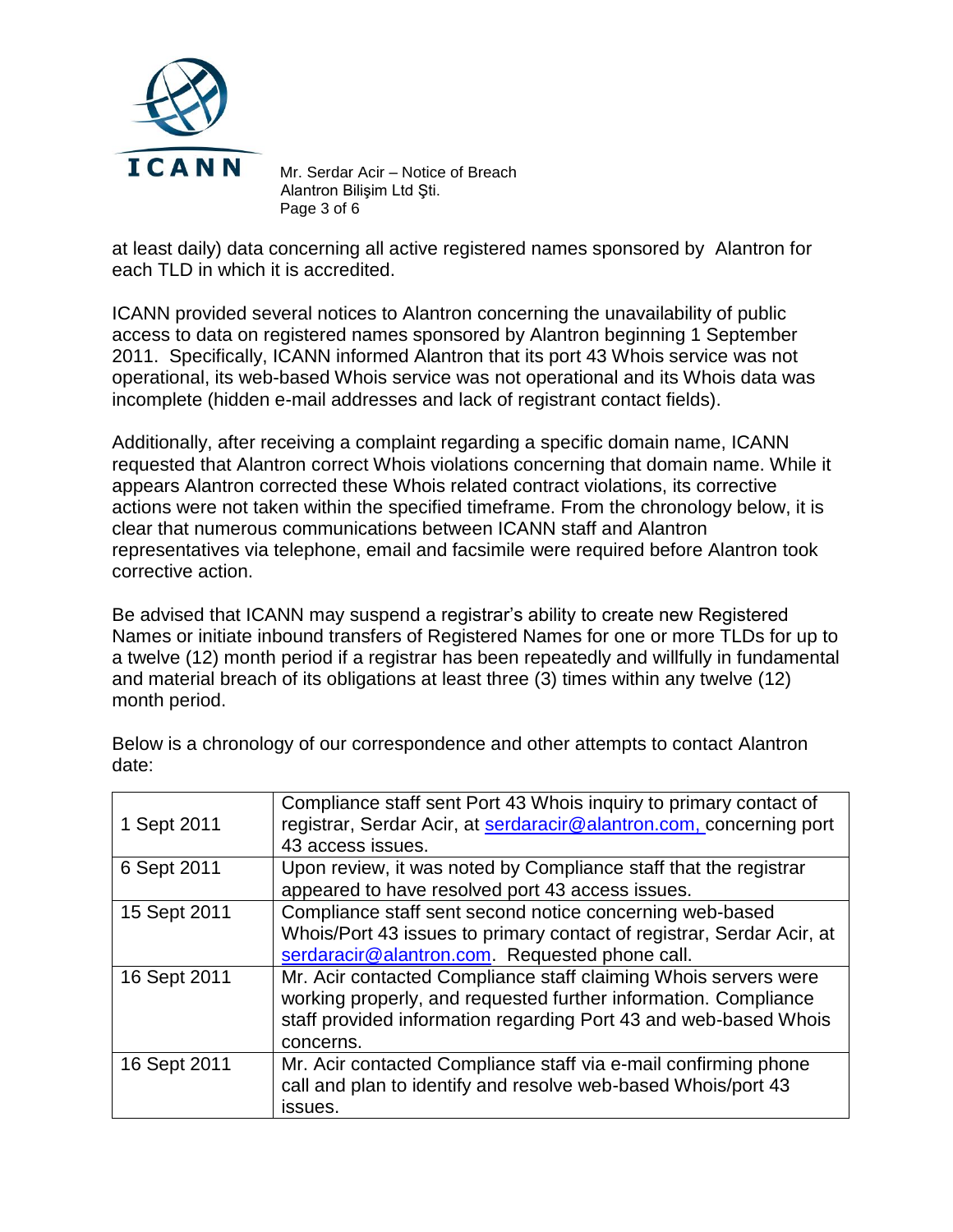

Mr. Serdar Acir – Notice of Breach Alantron Bilişim Ltd Şti. Page 4 of 6

| 20 Sept 2011    | Mr. Acir contacted Compliance staff claiming to have resolved port |
|-----------------|--------------------------------------------------------------------|
|                 | 43 failures by preventing rate-limiting.                           |
| 21 Sept 2011    | Compliance staff sent Mr. Acir a notice to serdaracir@alantron.com |
|                 | acknowledging resolution of port 43 issues, but detailing further  |
|                 | issues with web-based Whois output, including hidden email         |
|                 | address formats and lack of "Registrant" contact fields.           |
| 23 Sept 2011    | Mr. Acir contacted Compliance staff stating they will add          |
|                 | "Registrant" contact field to web-based Whois output, but asserts  |
|                 | the hidden email addresses are an optional privacy protection for  |
|                 | registrants.                                                       |
| 29 Sept 2011    | Compliance staff sent Mr. Acir a notice to serdaracir@alantron.com |
|                 | citing RAA section 3.3 as requiring a valid email address for      |
|                 | technical and administrative contacts for the registered name      |
|                 | holder in Whois output. No response was received and issue did     |
|                 | not appear resolved.                                               |
| 6 Oct 2011      | Compliance staff sent Mr. Acir another notice to                   |
|                 | serdaracir@alantron.com citing section 3.3 as requiring a valid    |
|                 | email address for technical and administrative contacts for the    |
|                 | registered name holder in Whois output. No response was            |
|                 | received and issue did not appear resolved.                        |
| 12 Oct 2011     | Compliance staff sent Mr. Acir a notice to serdaracir@alantron.com |
|                 | acknowledging the hidden email contacts had been resolved in the   |
|                 | Web-based Whois output, but not the port 43 output, and requested  |
|                 | resolution of all Whois issues. No response was received and       |
|                 | issue did not appear resolved.                                     |
| 12 Oct 2011     | After receiving a complaint regarding a specific domain name under |
| $(1st$ Inquiry) | Alantron's management, Compliance staff sent Mr. Acir a notice to  |
|                 | serdaracir@alantron.com requesting Alantron address Whois          |
|                 | output issues concerning this domain name. Additionally, ICANN     |
|                 | requested access to registration records concerning the domain     |
|                 | name pursuant to section 3.4.2. No response was received and       |
|                 | the issues did not appear resolved.                                |
| 18 Oct 2011     | Compliance staff sent Mr. Acir a notice to serdaracir@alantron.com |
| $(2nd$ Inquiry) | further outlining Whois data output issues concerning the domain   |
|                 | name that is the subject of a recent complaint and requested a     |
|                 | phone call.                                                        |
| 20 Oct 2011     | Compliance staff spoke to Mr. Acir via mobile phone concerning the |
| $(1st$ Call)    | outstanding Whois issues, including hidden email contacts and the  |
|                 | Whois output concerning the domain name that is the subject of a   |
|                 | complaint, as well as the registration records concerning this     |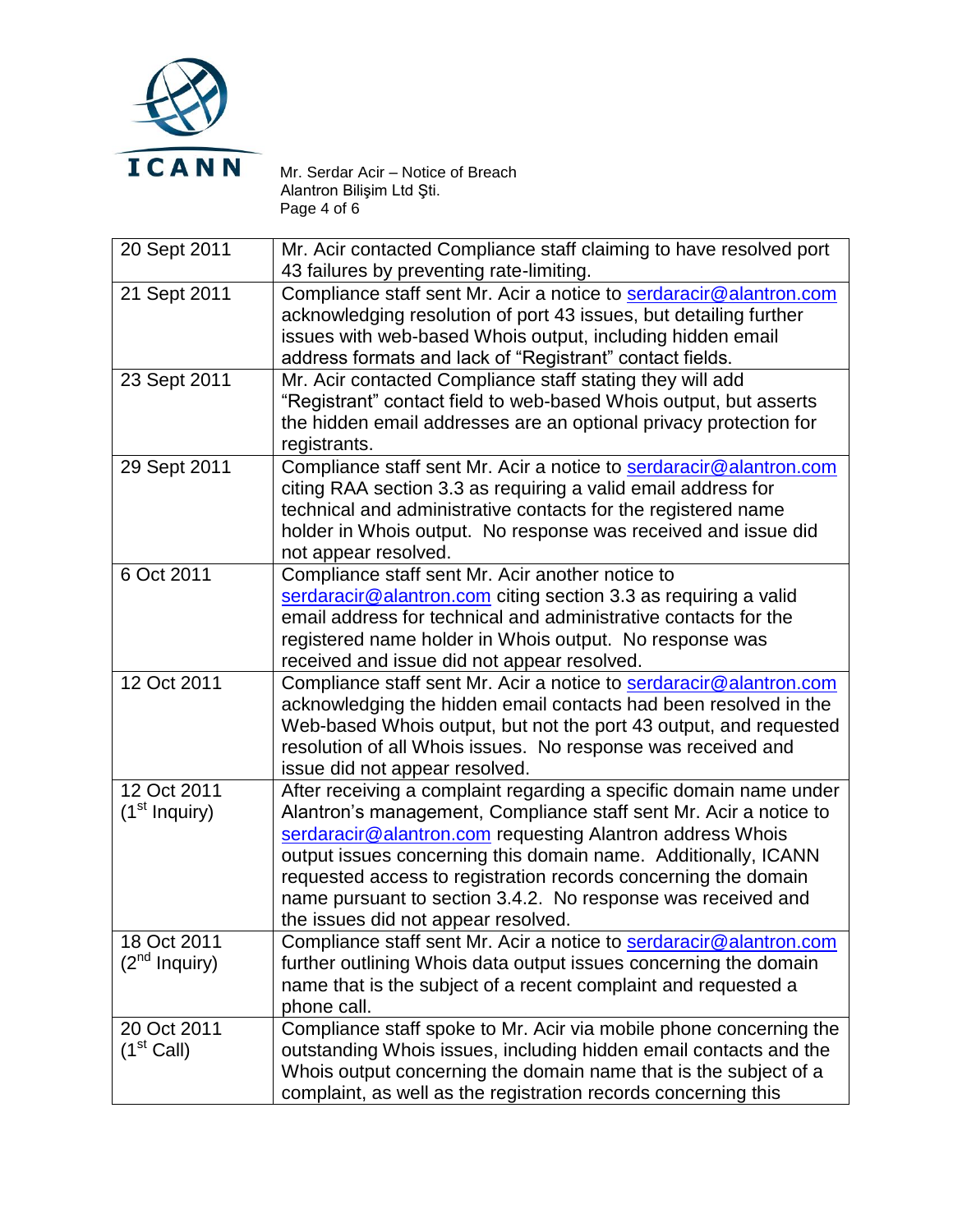

Mr. Serdar Acir – Notice of Breach Alantron Bilişim Ltd Şti. Page 5 of 6

|                 | domain name.                                                                                                                      |
|-----------------|-----------------------------------------------------------------------------------------------------------------------------------|
| 20 Oct 2011     | Compliance staff sent Mr. Acir a notice to serdaracir@alantron.com<br>reiterating the issues discussed over the phone and ICANN's |
|                 | expectations for resolution. No response was received. Hidden                                                                     |
|                 | email contact issue appeared to have been addressed, but Whois                                                                    |
|                 | output still not available for a specific domain name that is the                                                                 |
|                 | subject of a complaint and registration records still not received or                                                             |
|                 | made available for inspection or copying.                                                                                         |
| 25 Oct 2011     | Compliance staff attempted to call Mr. Acir via office and mobile                                                                 |
|                 | phone, but was not successful.                                                                                                    |
| 25 Oct 2011     | Compliance staff attempted to call Mr. Acir via mobile phone, but                                                                 |
|                 | was not successful.                                                                                                               |
| 26 Oct 2011     | Compliance staff attempted to call Mr. Acir via mobile phone, but                                                                 |
|                 | was not successful.                                                                                                               |
| 27 Oct 2011     | Compliance staff sent Mr. Acir a final warning notice to                                                                          |
| (Final Warning) | serdaracir@alantron.com, referencing inability to access Whois                                                                    |
|                 | data for a specific domain name that is the subject of a complaint                                                                |
|                 | and failure to make registration records available with a requested                                                               |
|                 | response date of 1 Nov 2011. Final warning was also faxed to the                                                                  |
|                 | primary contact fax number.                                                                                                       |
| 28 Oct 2011     | Registrar employee requested the final warning notice be re-faxed                                                                 |
|                 | as the first copy did not completely transfer.                                                                                    |
| 28 Oct 2011     | Compliance staff re-faxed copy of final warning notice.                                                                           |
| 28 Oct 2011     | Compliance staff notified registrar employee that final warning                                                                   |
|                 | notice was re-faxed, and included the notice within the response.                                                                 |
| 30 Oct 2011     | Mr. Acir contacted Compliance staff stating they believed the issue                                                               |
|                 | to have been resolved and modification was made to their Whois                                                                    |
|                 | server.                                                                                                                           |
| 31 Oct 2011     | Compliance staff spoke to Mr. Acir via mobile phone                                                                               |
| $(2^{nd}$ Call) | acknowledging the port 43 displays Whois data for the domain                                                                      |
|                 | name that is the subject of a complaint but the web-based Whois                                                                   |
|                 | output does not. Failure to make registration records available was                                                               |
|                 | also discussed by ICANN. Registrar claims web-based Whois                                                                         |
|                 | output will be updated shortly, and will also send response                                                                       |
|                 | concerning registration records.                                                                                                  |
| 2 Nov 2011      | Compliance staff sent an email to Mr. Acir urging him to address                                                                  |
|                 | the web-based Whois service issue and make registration data                                                                      |
|                 | available as requested by ICANN.                                                                                                  |
| 2 Nov 2011      | Mr. Acir responded to Compliance staff's email advising the Whois                                                                 |
|                 | issue was fixed and the requested data will be provided to ICANN                                                                  |